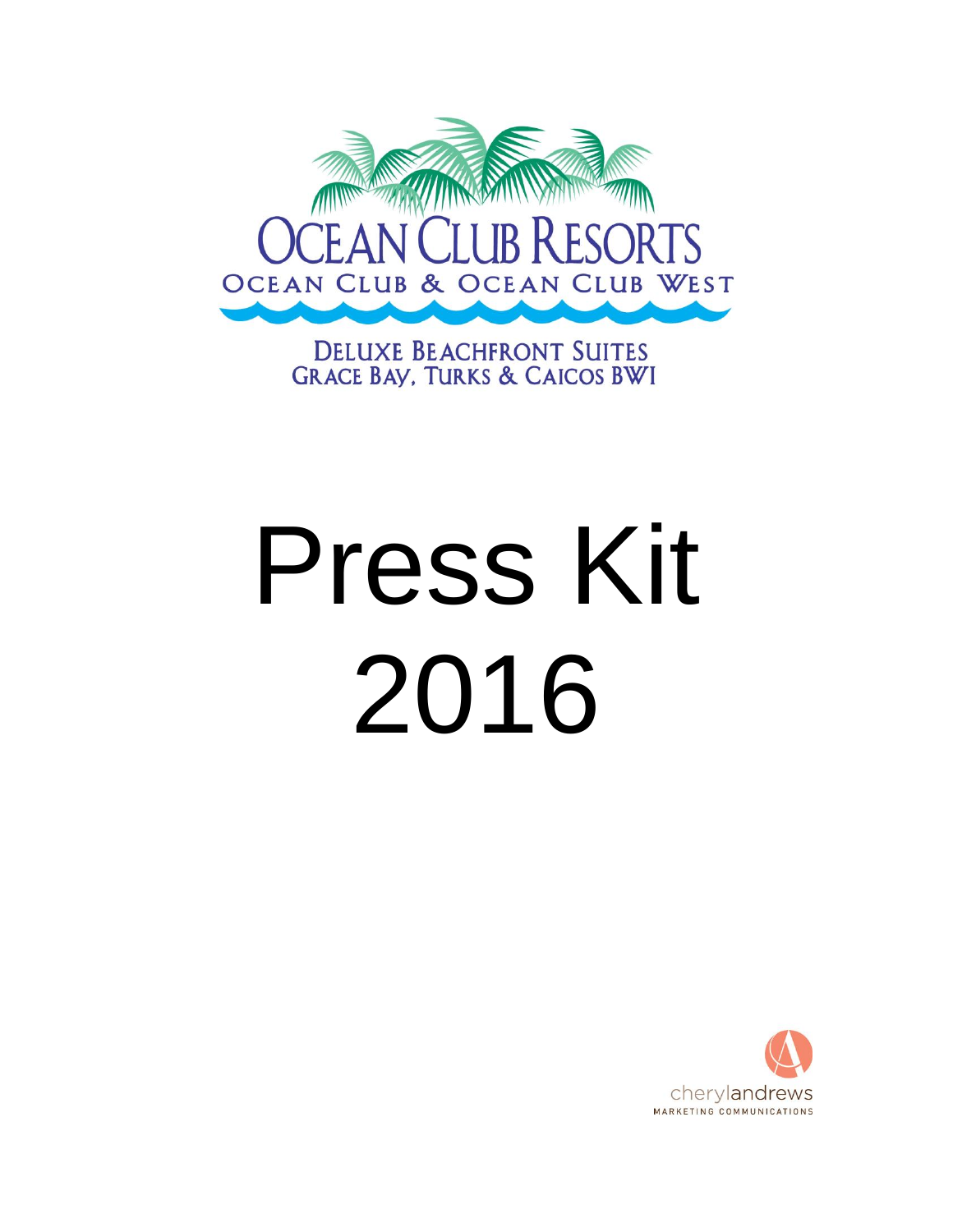# **OCEAN CLUB RESORTS**

**DESCRIPTION** Ocean Club Resorts is comprised of two, all-suite, deluxe beachfront properties, located just one mile apart, **Ocean Club and Ocean Club West**. Situated directly on the white sands of Grace Bay Beach and set amidst lush tropical landscaping, these condominium style suites offer Caribbean style architecture and island-influenced interior design. Guest accommodations, which offer the casual comforts of home, are spacious and well planned for both indoor and outdoor island living.

> Named among *Travel + Leisure's* World's Best Hotels, making its debut on the Top 500 Best Hotels in the World list in 2013, Ocean Club Resorts was also further praised by T+L by being named the top hotel for location in the Caribbean. Ocean Club Resorts features a "Stay at One, Play at Both" policy, with reciprocal charging, guests staying at Ocean Club can enjoy all of the services and amenities of Ocean Club West and vice versa. Guests can indulge in spa treatments, sailing, snorkeling, diving, fishing, parasailing or golf. Of course, there is always the option of just relaxing under one of Ocean Club's signature pink beach umbrellas with a good book.

- **LOCATION** Ocean Club & Ocean Club West are on Provo's Grace Bay Beach, the famous 12 mile stretch of pristine, white sand beach and crystal-clear turquoise sea, located on the northeast coast of the island. Ocean Club West is pedestrian-friendly and centrally located near most of the Providenciales' shops and restaurants where as Ocean Club is adjacent to the Provo Golf Club. Providenciales is located in the Turks & Caicos Islands, BWI and is a short 85 minute flight from Miami.
- **ADDRESS** Ocean Club Resorts P.O. Box 240 Providenciales, Turks & Caicos Islands, BWI
- **TELEPHONE** 649.946.5880 (phone) 649.946.5845 (fax) 800.457.8787 (reservations)
- **WEBSITE** [www.oceanclubresorts.com](http://www.oceanclubresorts.com/)
- **SOCIAL MEDIA Facebook:** [www.facebook.com/OceanClubResorts](http://www.facebook.com/OceanClubResorts) **Twitter:** [@OceanClubResort](https://twitter.com/OceanClubResort)
- **MEDIA CONTACTS** Cherise Stevens Cheryl Andrews Marketing Communications (305) 444-4033 [cherise@cam-pr.com](mailto:cherise@cam-pr.com)

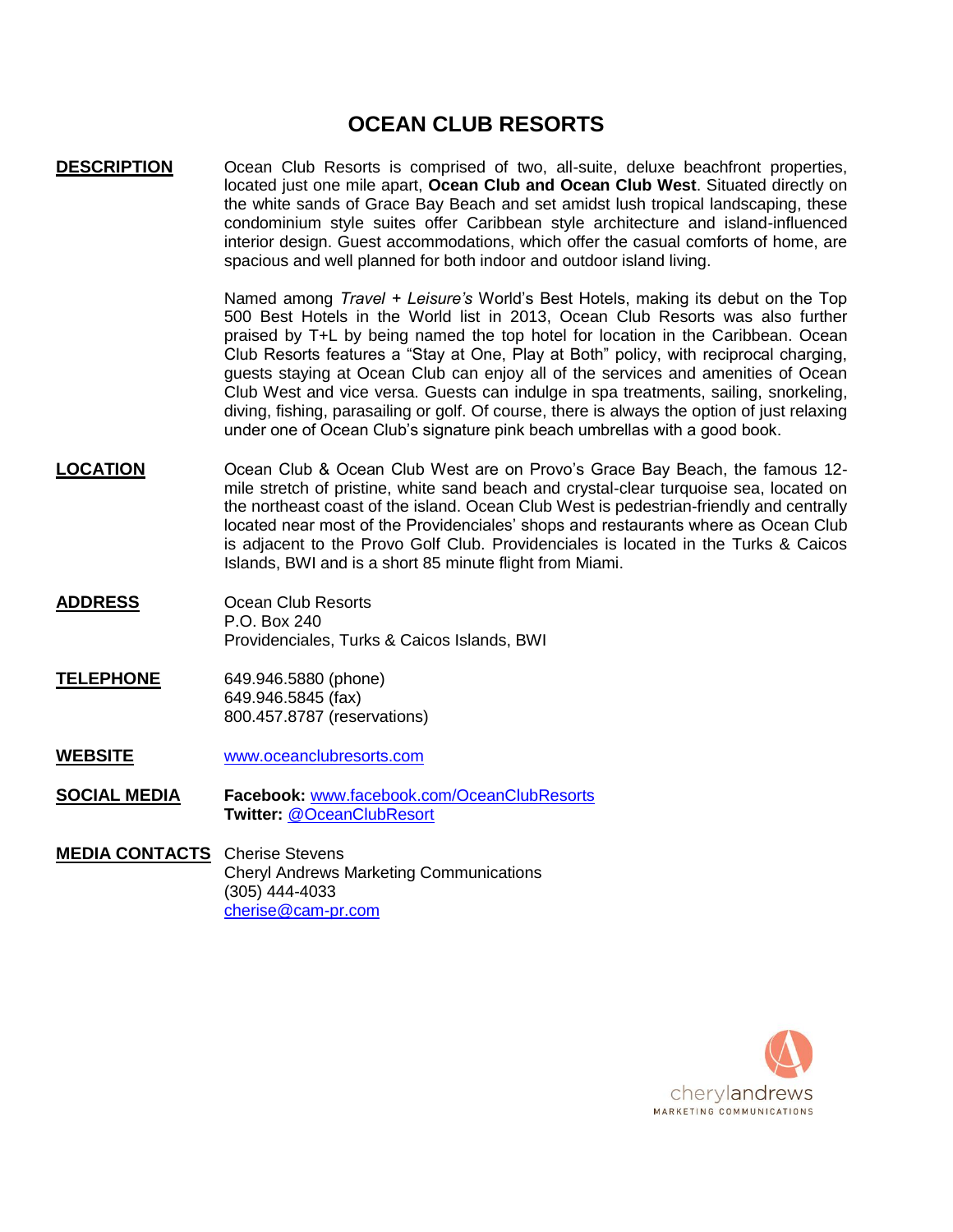# **ACCOMMODATIONS**

Ocean Club & Ocean Club West pride themselves on being intimate and charming resorts where warm, friendly service is the standard. Both properties allow you to choose from several suite categories, which offer ocean front views, garden/ocean pool views or island views. Categories include *Studio, Studio Deluxe, Junior Suite, One bedroom Deluxe Suite, Two Bedroom Deluxe Suite* and *Three Bedroom Deluxe Suite,* all of which are air-conditioned and have private balconies with beautiful views of the Caribbean sea, winding pools, lush tropical gardens and/or island views.

# **ROOM DESCRIPTIONS**

#### **Island View:**

*Studio Suite* – Island View, with one queen or king bed, bath, kitchenette and small walkout balcony.

*Deluxe Studio Suite* – Island View, with two double beds, bath, kitchenette and large patio or balcony that is screened and furnished. Standard occupancy is two persons; however, an additional two persons can be accommodated (additional fees may apply). Only available at Ocean Club East.

### **Garden/Ocean/Pool View:**

*Junior Suite* – Garden/Ocean/Pool View with combined bedroom and living area. It features a fully equipped kitchen, washer/dryer, queen or king bed, living area, and a large patio or balcony that is screened and furnished. Standard occupancy is two persons; however, an additional two persons can be accommodated (additional fees may apply).

*One-Bedroom Deluxe Suite* – Garden/Ocean/Pool View with a separate bedroom and living area. It features a fully equipped kitchen, washer/dryer, one and a half baths, and a spacious living/dining area. There is a queen or king bed in the bedroom and a queen pullout sofa in living room. It has a large patio or balcony that is screened and furnished. Standard occupancy is two persons; however, an additional two persons can be accommodated (additional fees may apply).

*Two-Bedroom Deluxe Suite* – Garden/Ocean/Pool View, with two separate bedrooms. It features a fully equipped kitchen, washer/dryer, two and a half baths, and a spacious living/dining area. There is a queen or king bed in one bedroom, two twins in the second (mattress topper available) and a queen pullout sofa in living room. It has a large patio or balcony that is screened and furnished. Standard